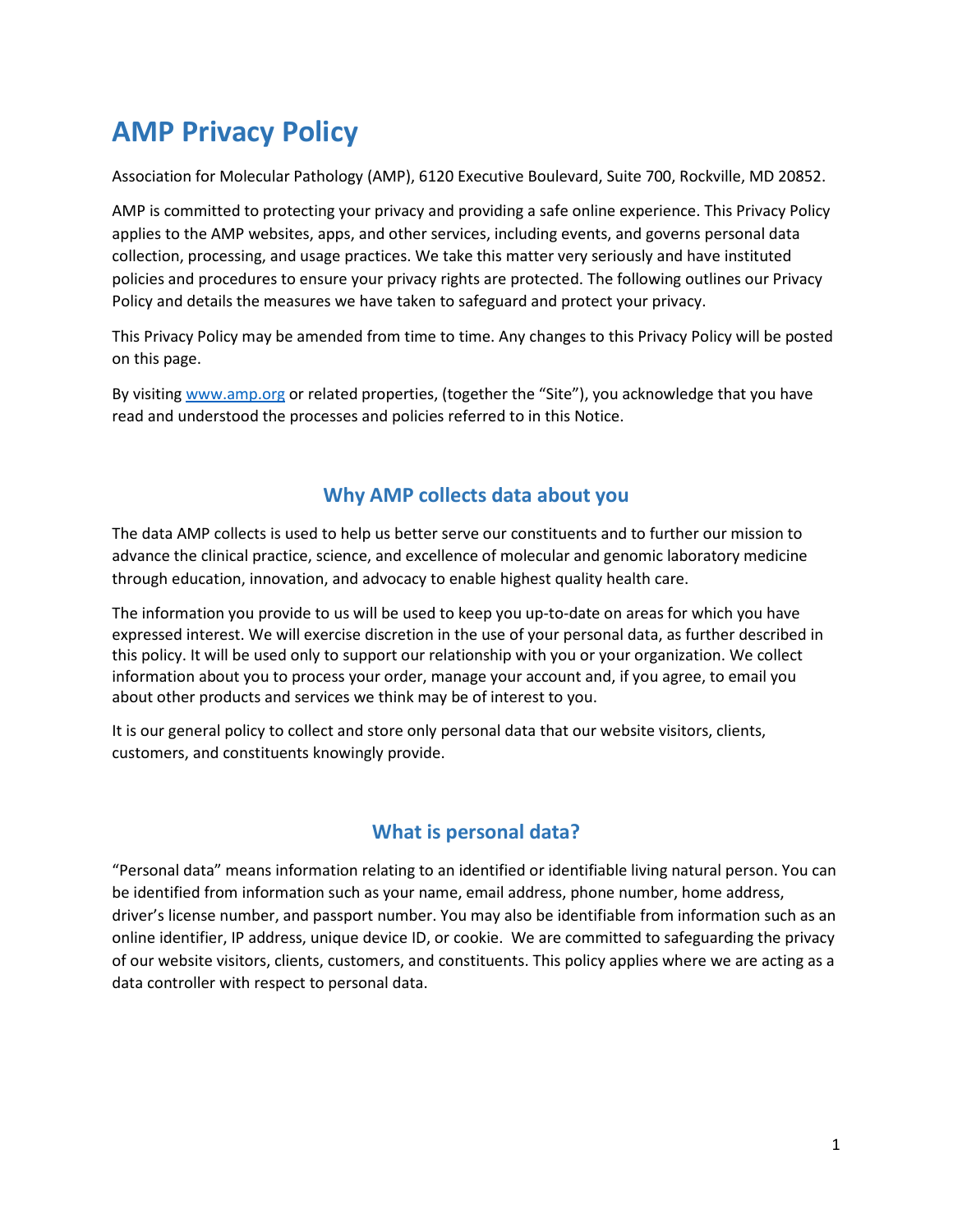# **When AMP collects personal data**

#### **Website**

When visiting an AMP website, we collect information, using cookies, relating to your use of AMP sites, general location, and technical information, including but not limited to Internet protocol (IP) address used to connect your computer or device to the Internet. Cookies are files that contain information created by a web server that can be stored on a user's hard disk for use either during a particular session ("per-session" cookie) or for future use ("persistent" cookie).

AMP does not maintain any personal data from users browsing our website. We use Google Analytics for tracking visitors and aggregating navigation information from visitor traffic to our websites. Google Analytics collects IP addresses for its geolocation reporting feature (e.g., where visitors to the site originate). However, the IP addresses are not available in any reports or accessible to AMP staff. The data reported does not identify you personally, but rather about your visit to our website. We may monitor statistics such as how many people visit our site, which pages people visit, from which domains our visitors come and which browsers people use. We use these statistics about your visit for aggregation purposes only. Aggregate data are only used for internal and marketing purposes and do not provide any personally identifying information.

#### **Request for services or communications, completing forms, participating in events**

We also collect information when you request our services and when voluntarily completing surveys, contact forms, responding to marketing and advocacy communications, and participating in AMP events and activities. This information may include but is not limited to contact, membership, payment, purchase, and certification information; demographics pertaining to your profession; event registration; and educational interactions.

For email communications, we gather statistics pertaining to email opening and clicks using industry standard technologies including clear gifs to help us monitor and improve our e-newsletters and other communication resources.

If you have consented to receive marketing or advocacy information, you may opt out at a later date – see the "Contacting AMP" section at the end of this policy.

## **How AMP uses data collected**

Generally, AMP uses data collected to improve its own web content; to respond to visitors' interests, needs and preferences; to further AMP's mission; and to deliver products and services.

#### **General website users**

We use your information collected from the website to personalize your repeat visits to our websites. AMP uses cookies to facilitate automated activity, store and track passwords, determine appropriate solicitations, and review navigation patterns. Cookies are not used to disseminate significant information about users over the Internet or to analyze any information that users have knowingly or unknowingly provided.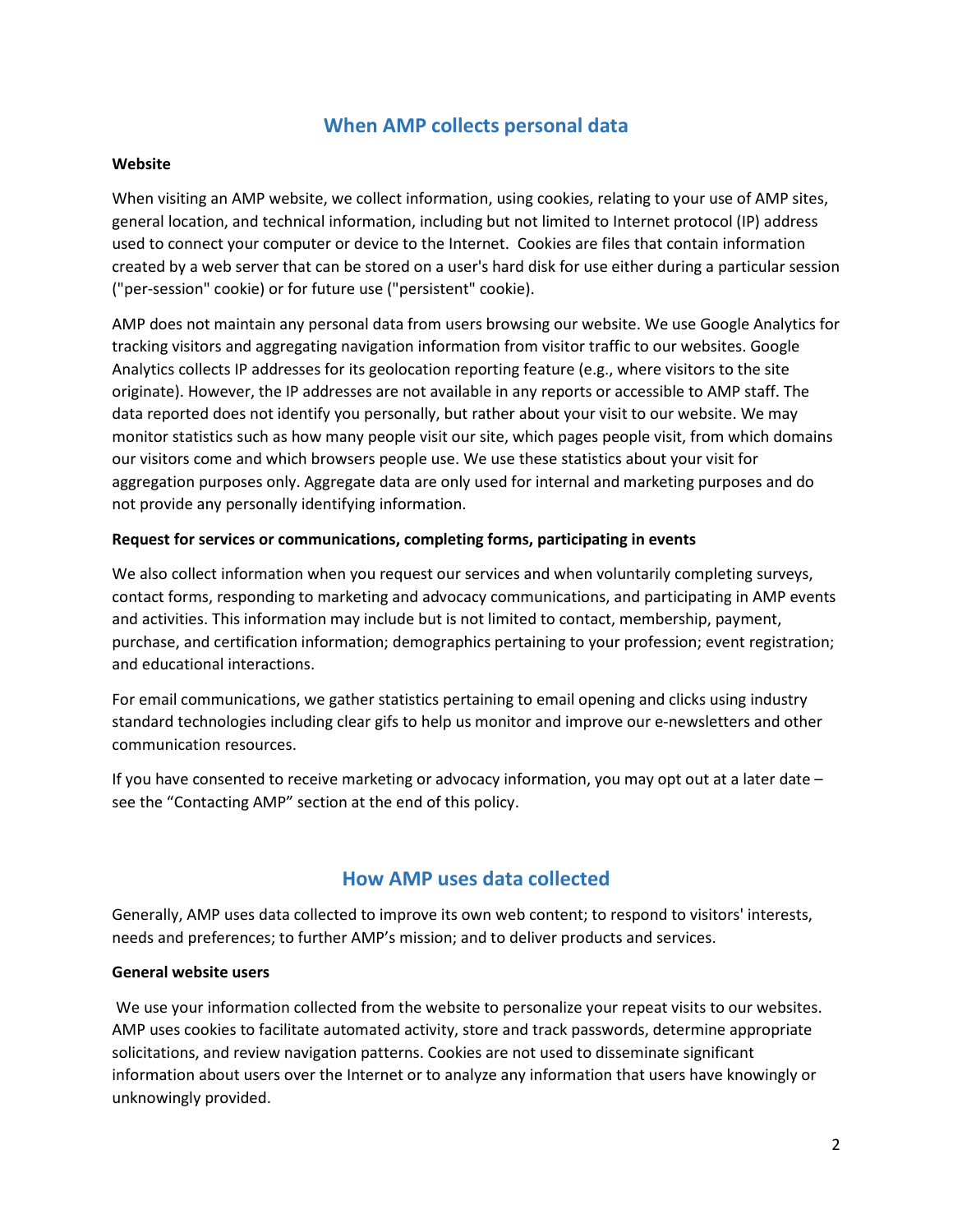Users may instruct their Internet browsers to opt out of accepting a "persistent" cookie and rather accept only a "per-session" cookie but will need to login each time they visit the site to enjoy the full benefits. If the user declines the attachment of any cookie, the user may not have access to the full benefits of the website. Additional information on AMP's use of cookies is described in our Cookies Policy (www.amp.org/cookies-policy/).

Personal data and information specific to a requested activity may be collected along with a request for service, product, marketing, event, or advocacy resources. For example, this information may include your company or organization name, contact name, address, telephone number, email address and services requested.

## **AMP conference registrants, journal subscriptions, products, services, and other marketing and advocacy communications**

To gain access to some resources and personalization features on AMP websites, users are asked to register and provide some limited information. This information is submitted voluntarily. AMP asks users to provide information related to supporting the specific service being provided. Similar information may be requested by AMP through conference or seminar registration, abstract submissions, publication orders, subscriptions, and contest/award applications.

Additionally, for some emails sent by AMP to users through its listservs and electronic newsletters, we will collect specific information regarding what the recipient does with that email. For those emails, AMP will monitor whether a recipient subsequently clicks through to links provided in the message. Other information collected through this tracking feature includes: email address of a user, subscriber ID, the date and time of the user's "click," a message number, name of the list from which the message was sent, tracking URL number and destination page. AMP only uses this information to enhance its products and distribution of those products to its constituents.

We may share your information if you indicate you would like to learn more about an organizational partner during a meeting registration process or in your communication preferences.

Occasionally AMP will send sponsored email promotions from exhibits and/or sponsoring companies.

## **Event registration data**

Personal registration information will be part of a database that is accessible only to AMP employees, contractors, and conference organizers.

AMP uses your contact information to provide you with up to-date information about current and future meetings, events, educational programming, industry promotions, and publications.

- A participant list is available online to registered meeting participants that includes your name and institution.
- Your name, email address, and institution will be available within the event mobile app. Registrants are able to update additional contact information to be shared within the mobile app to registered attendees and exhibitors.
- A housing company will collect your name, email address, lodging type (and roommate, if applicable), preferences, and payment information. This information along with the meeting you registered to attend are shared with hotels if you requested lodging accommodations.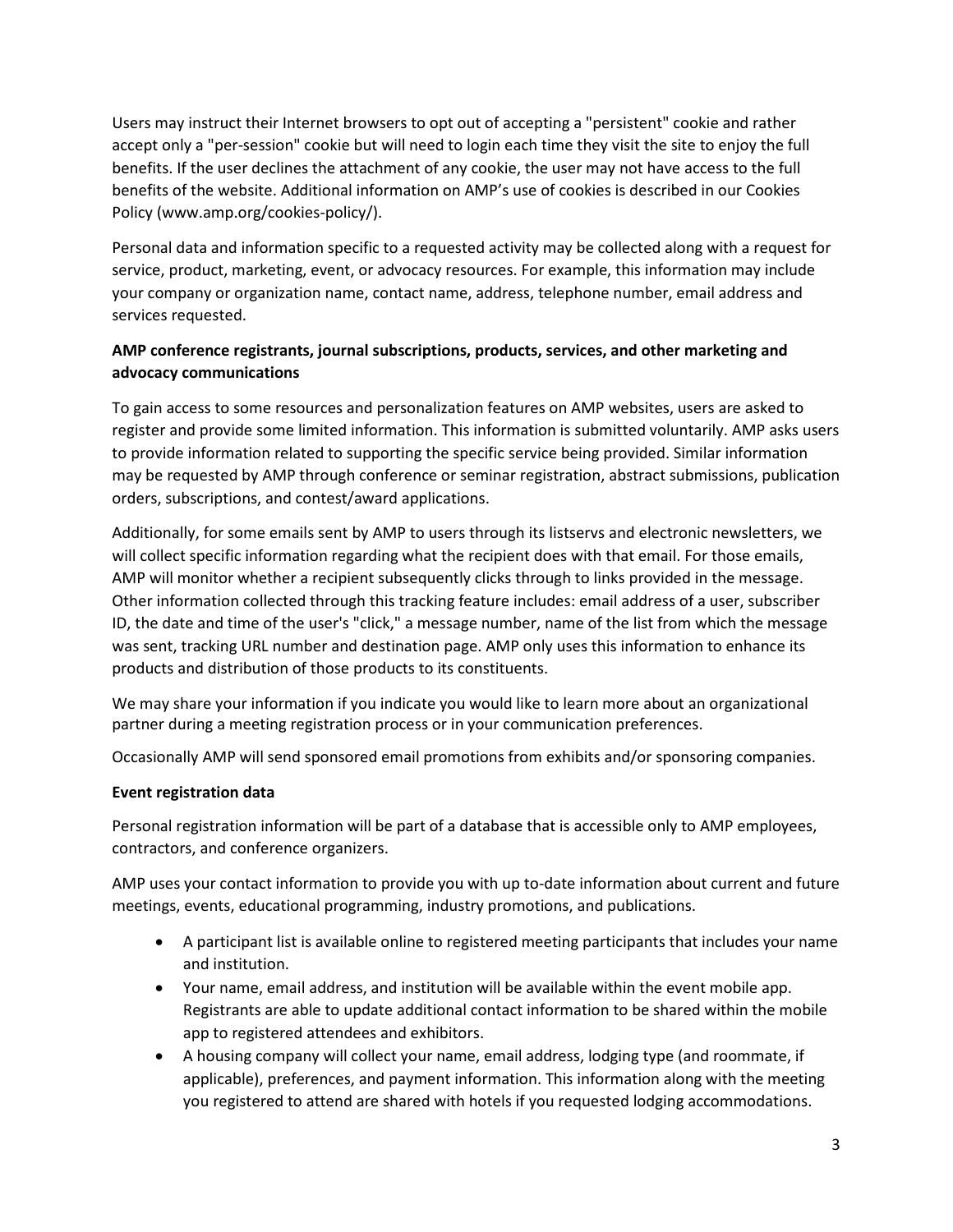- A survey company receives your name, email address, and meeting you registered to attend in order for participants to receive an online evaluation form.
- For those participants requesting continuing education credits, an accreditation company receives your name, email address, and meeting you registered to attend in order to receive medical education credits.
- For those participants who purchase access to recorded event content, contact information is sent to our internal learning management system.
- For those participants that are reimbursed for their participation at the conference or receiving an award, contact information is sent to our internal AMP accounting database, and any bank or wire transfer institution that accounting uses in order to facilitate the payment.
- Exhibiting and sponsoring companies will receive your name, institution, and mailing addresses to send promotional information about the company's participation at the event or general promotional information.
- When you allow your badge to be scanned, exhibiting companies will receive your name, company, position, phone, email, and mailing address to contact you for future communication.
- When you attend a virtual event or workshop, exhibiting companies will receive your name, company, position, phone, email, and mailing address to contact you for future communication.
- Exhibiting companies will receive your name, email, and mailing address to contact you for future communication.
- The designated event management company receives the name, affiliation, email address, and other preferences of all abstract authors in the submission process. The Corresponding (Submitting) Author is responsible for getting approval from all authors to include all requested information before beginning the abstract submission process. Occasionally AMP will send sponsored email promotions from exhibits and/or sponsoring companies.

Each third party mentioned above will act as a data controller in relation to the data you or AMP supply to it and its own privacy policy will govern that third party's use of your personal data.

## **Credit card account information**

AMP uses a third-party service provider to manage credit card processing. This service provider is not permitted to store, retain, or use information you provide except for the sole purpose of credit card processing on our behalf and with your authorization. Personal information (such as a credit card number) that is transmitted is protected through the use of encryption, such as the Secure Socket Layer (SSL) protocol.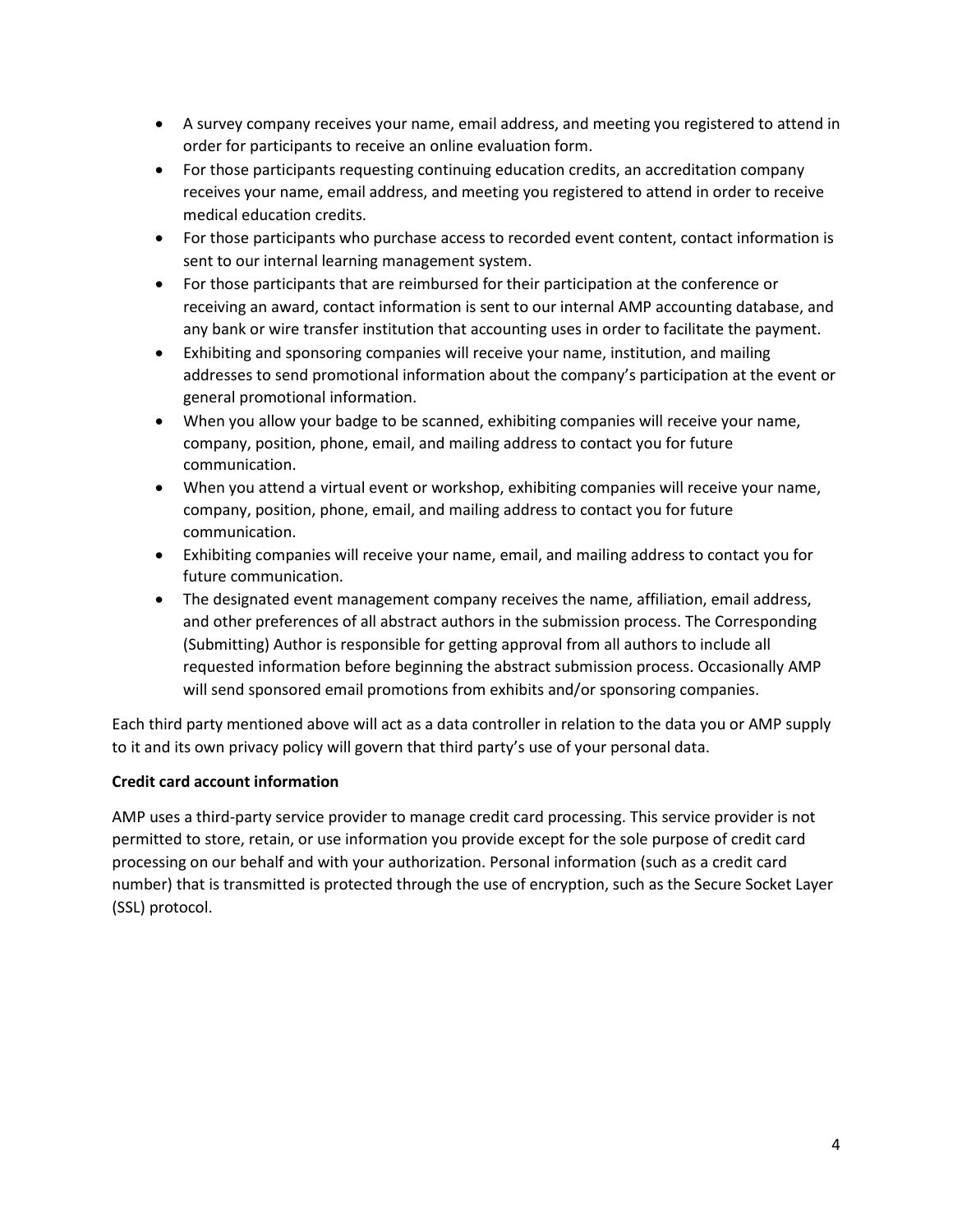## **Data protection**

We use a variety of security technologies and procedures to help protect your personal data from unauthorized access, use, or disclosure. All personal data is protected using appropriate physical, technical, and organizational measures. Access to your personal data is restricted to only those who need to know that information and required to perform their job function. Companies contracted with AMP to receive data agree to comply with AMP's Privacy Policy and all applicable laws, regulations, and government orders relating to personally identifiable information and data privacy.

# **Other websites & links**

This website may contain links to other websites. This Privacy Policy does not cover the privacy practices of websites external to AMP and we are not responsible for the privacy practices or the content of such websites, partners, or affiliates. You should review any privacy policies of such websites.

# **General Data Protection Regulation (GDPR)**

AMP is the abbreviated name of the Association for Molecular Pathology, located at 6120 Executive Blvd, Suite 700, Rockville, MD 20852.

AMP recognizes principles and requirements of the General Data Protection Regulation (GDPR) adopted by the European Union. The GDPR aims to protect the "personal data" or personal information of individuals within the EU and covers many processing activities, including collection, storage, consultation, transfer, and destruction, of this data. For more information on GDPR, please visit the [European Commissions' GDPR Website.](https://ec.europa.eu/info/law/law-topic/data-protection_en) In addition to the universal privacy policies stated earlier in this document, AMP will, so far as is reasonably practical, comply with the specific Data Protection Principles contained in the Data Protection Act to ensure all data is:

- Fairly and lawfully processed
- Obtained and used for specific and clearly stated purposes
- Adequate, relevant, and not excessive
- Accurate and up-to-date
- Not kept for longer than necessary
- Processed in accordance with your rights
- Secure

#### **Your rights**

GDPR, as implemented on 25 May 2018, gives all individual residents of the EU a number of rights relating to their personal data held by companies, organizations and other third parties. These are:

- **Informed**: We will tell you exactly how we use your data in clear, plain language.
- **Legal Bases**: We will store or use your data only to support the performance of a contract, to further a legitimate interest, to comply with a legal obligation or with your consent.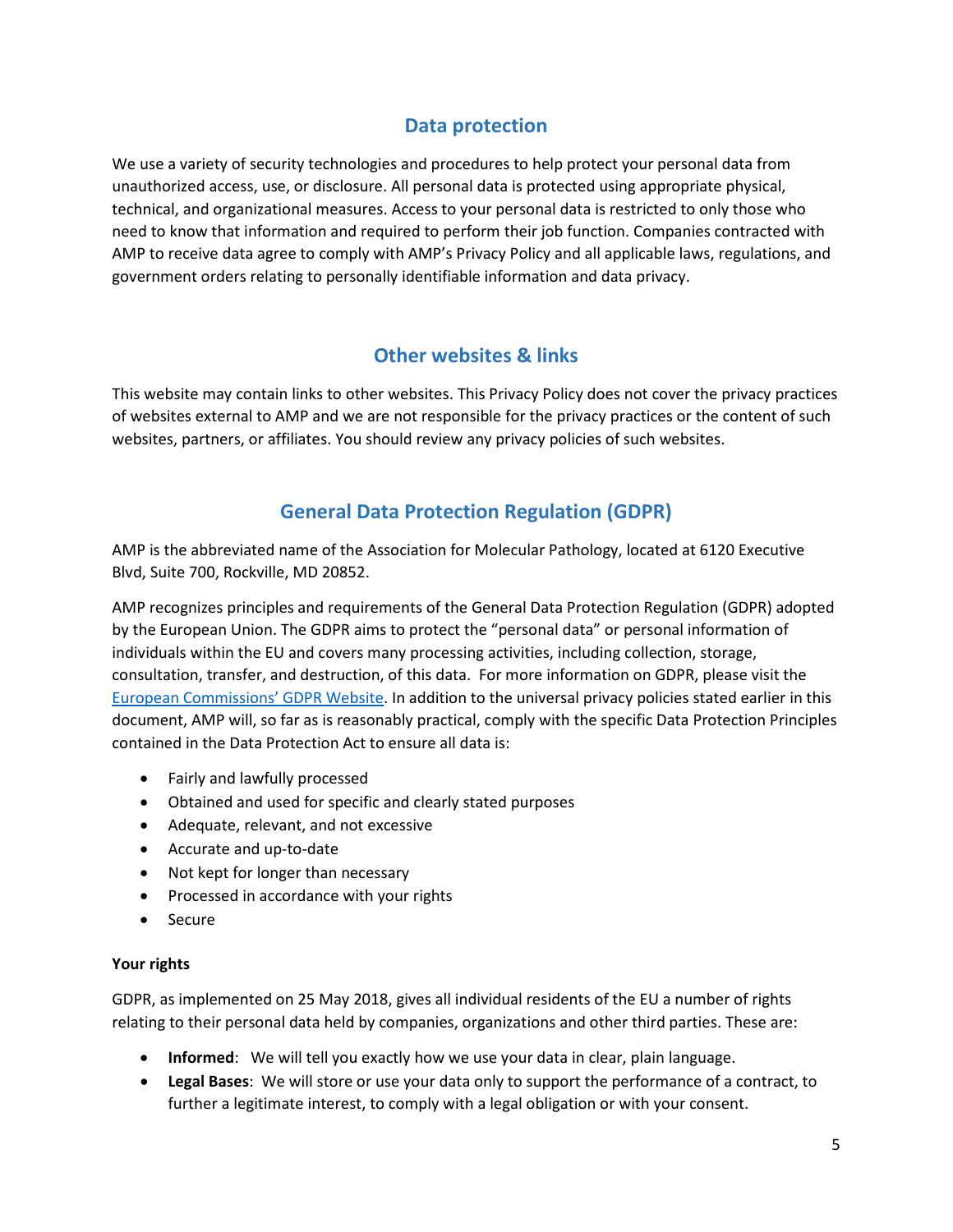- **Access and Portability**: Obtain an export of all data AMP has collected and processed for you in a machine-readable format (e.g., .csv or Excel file formats)
- **Modification**: Request changes or updates to any personal data AMP stores.
- **Erasure:** Request that AMP purge all personal identifying information. Of course, this excludes data we need for administrative or security purposes, or if we are required by law to retain some of the data.

We will only process your personal data, including sharing it with third parties, where (1) you have provided your consent which can be withdrawn at any time, (2) the processing is necessary for the performance of a contract to which you are a party, (3) we are required by law, (4) processing is required to protect your vital interests or those of another person, or (5) processing is necessary for the purposes of our legitimate commercial interests, except where such interests are overridden by your rights and interests.

## **Legitimate interests & performance of a contract**

There are a number of lawful reasons we can use (or 'process') your personal data, including 'legitimate interests' and 'performance of a contract.'

Broadly speaking, Legitimate Interests means we can process your personal data if:

- We have a genuine and legitimate reason to do so; and
- That genuine and legitimate reason is not outweighed by any undue harm to of your rights and interests.

Performance of a Contract means we can use (or 'process') your personal data if:

• Data processing is necessary for the performance of a contract with or on behalf of the data subject.

For data which does not meet either the Legitimate Interest or Performance of a Contract criteria, we will obtain your consent prior to collecting your personal data.

#### **Retaining & deleting personal data**

We retain personal data that you provide to us where we have a legitimate interest or contractual basis to do so, for example, in order to contact you about membership, events, requested services, or as needed to comply with our legal obligations, resolve disputes, and enforce our agreements.

Personal data that we process for any purpose or purposes is not kept for longer than is necessary for that purpose or those purposes.

In general, we will retain your personal data while we are actively engaging in an activity with you and for a maximum period of no longer than seven years following the completion of that activity.

Notwithstanding the other provisions, we may retain your personal data where such retention is necessary for compliance with a legal obligation to which we are subject, it is not technically reasonably feasible to remove it, or in order to protect your vital interests or the vital interests of another natural person.